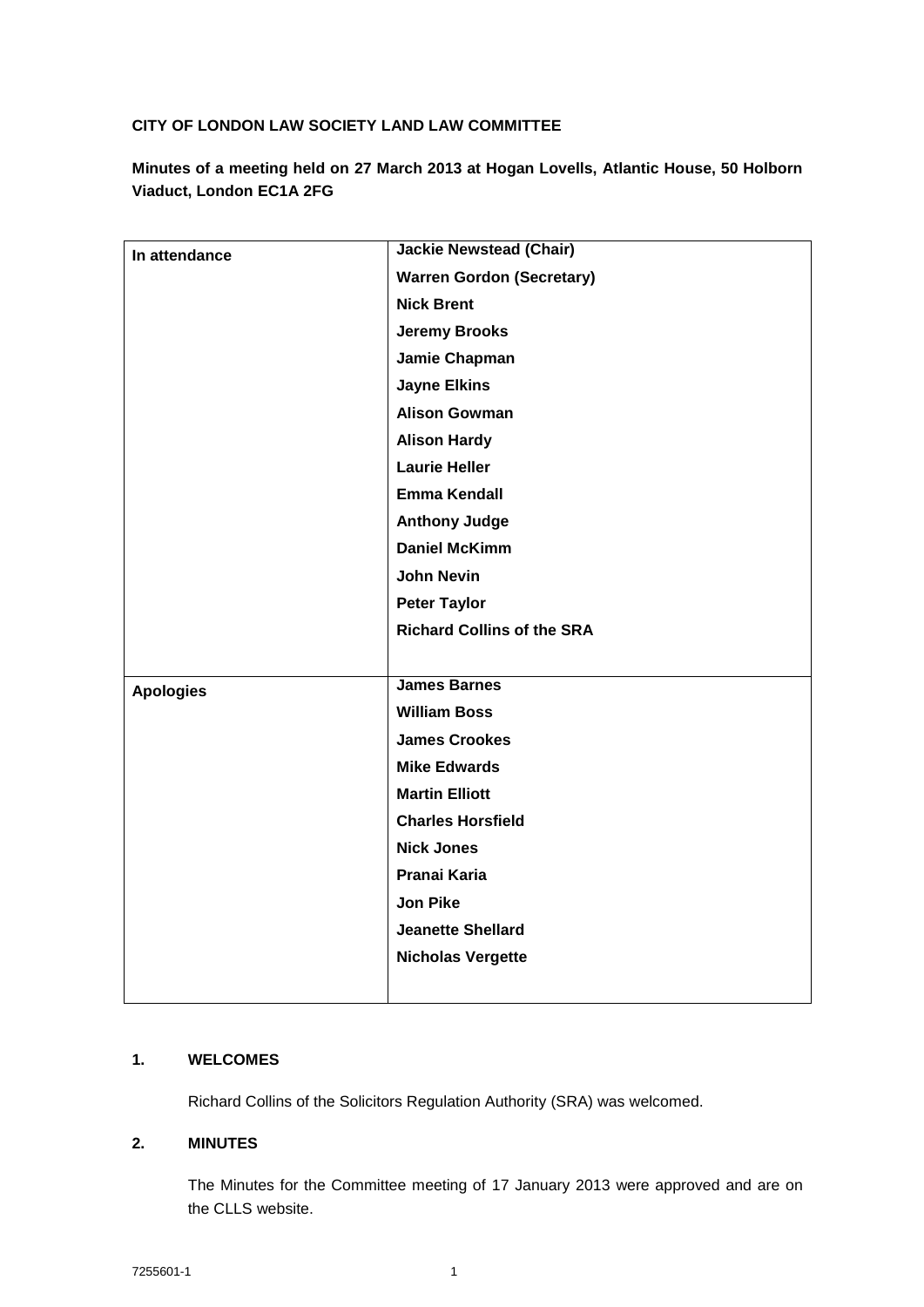### **3. DISCUSSION WITH RICHARD COLLINS**

The majority of the meeting was taken up with a very useful and wide-ranging discussion between the Committee and Richard Collins over a number of key topics including client money, conflicts of interest, SDLT schemes, the relationship with the Law Society and contract races.

Richard will send some information to the Committee about the SRA's thoughts on client money and other matters. The Committee can then provide its views to and commence a continuing dialogue with the SRA.

## **4. PROTOCOL FOR DISCHARGING MORTGAGES**

The Committee is asked to provide to Warren Gordon or Anthony Judge any feedback on the draft protocol for discharging mortgages in commercial property transactions. The protocol will be explored in detail at the next committee meeting on 23 May.

## **5. PRE-PACKS PROJECT**

A meeting will be arranged to consider the pre-packs project.

**Post-meeting note: A meeting was held on 10 May to discuss this.**

## **6. CLLS CERTIFICATE OF TITLE**

The form of questionnaire for the 7th edition of the Certificate of title was circulated to the Committee and comments were sought.

### **Post-meeting note: The questionnaire has now been added to the CLLS website.**

A small change has been made to paragraph 30.1.5 of Schedule 5 to the Certificate of title to reflect more accurately the type of provision typically found in leases. Paragraph 30.1.5 now reads-

"the guarantor covenants that, in the event that the Letting Document is forfeited or disclaimed, the guarantor will, if required by the landlord within a period of six months after the relevant event, enter into a new Letting Document (as tenant) on essentially the same terms as the previous Letting Document; and"

The main PSL groups and PLC have been notified.

Jackie Newstead will liaise with the Chair of the Construction Law committee with a view to a joint project for the two committees to create an annex document for the 7th edition Certificate dealing with construction documentation (collateral warranties, Contracts (Rights of Third Parties) Act 1999, contracts, appointments etc).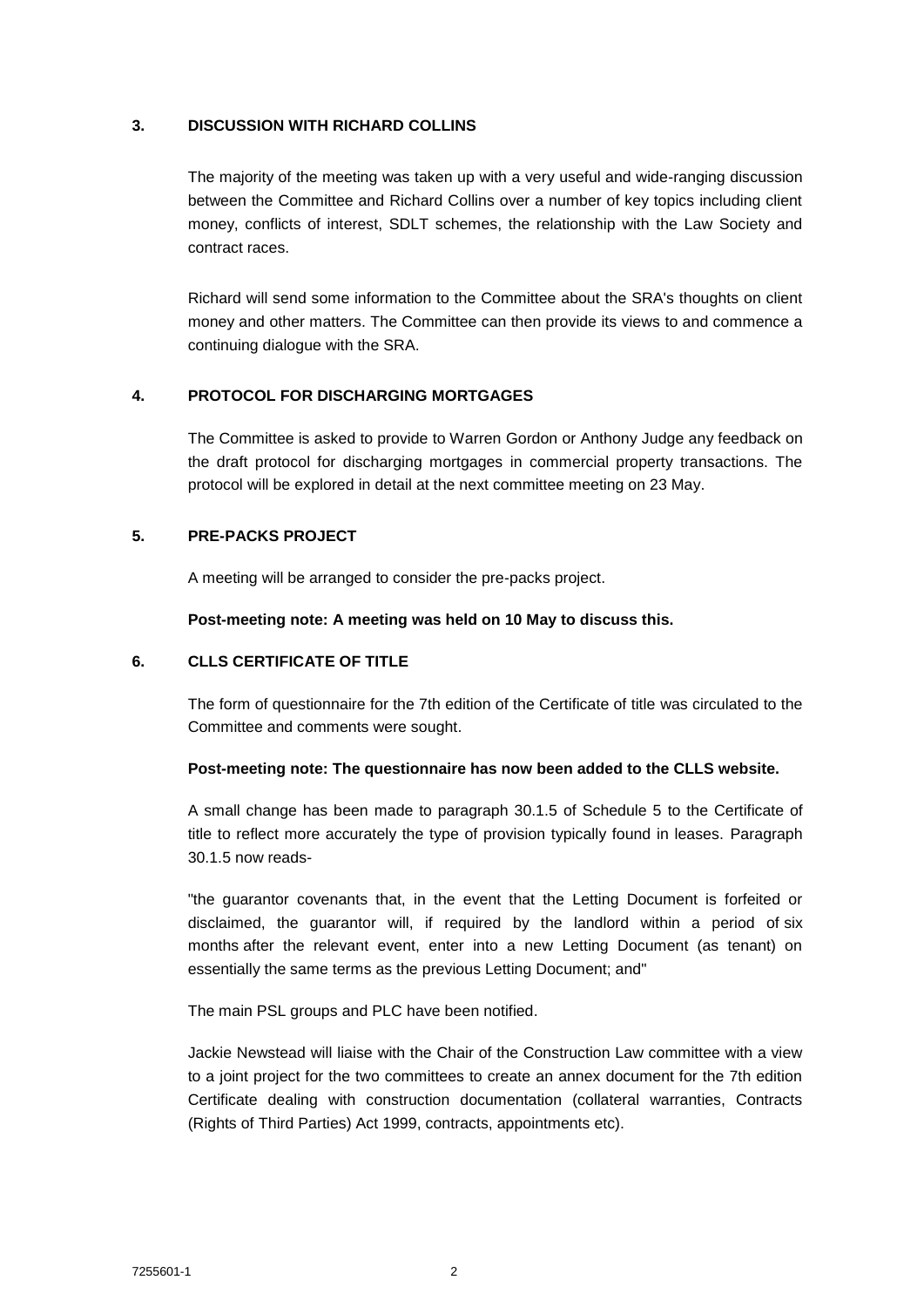A sub-group will be set up to update the CLLS's report on title. Consideration will also be given by the sub-group to whether there should be a separate Certificate of title for development transactions. Volunteers are requested please.

## **7. INSURANCE PROVISIONS**

The sub-group considering the lease insurance provisions for commercial property leases next meets on 26 April 2013 and the draft, once finalised, will be circulated to the Committee. Consideration will be given to a future project on insurance clauses in banking documents.

# **Post-meeting note: The sub-group met on 26 April and one further meeting will be needed.**

## **8. RIGHTS TO LIGHT**

A meeting will be arranged of members of the sub-group on the rights to light deed of release and of members of the CLLS Planning and Environmental Law committee to discuss the production of a response to the Law Commission's consultation on changes to the law on rights to light.

# **Post-meeting note: The meeting to discuss the Law Commission's consultation took place and a response was sent on behalf of the two CLLS committees.**

The rights to light surveyors will be chased for their contributions to the note to accompany the deed of release produced by a sub-group of the Committee.

Warren Gordon awaits a response from Lance Harris of Anstey Horne in relation to a possible contribution to a short note to accompany the rights to light deed. The note will essentially be a top tips on rights to light issues covering points both for a developer and adjoining property owner. There will also likely be an insurance element.

# **9. COMMUNITY INFRASTRUCTURE LEVY**

A small sub-group of Warren Gordon, Laurie Heller and William Boss (which will "meet" by email) will consider drafting for the community infrastructure levy and which real estate documents are affected.

### **Post-meeting note: Warren Gordon has supplied some drafting for consideration.**

# **10. ESTATE AGENTS ACT 1979**

Peter Taylor will provide comments on the proposals to amend the Estate Agents Act 1979 at the May committee meeting.

# **11. SECURED TRANSACTIONS REFORM AND REGISTERING CHARGES**

The Committee is requested to send any comments on the CLLS's proposed secured transactions reform to Richard Calnan at Norton Rose [richard.calnan@nortonrose.com](mailto:richard.calnan@nortonrose.com)